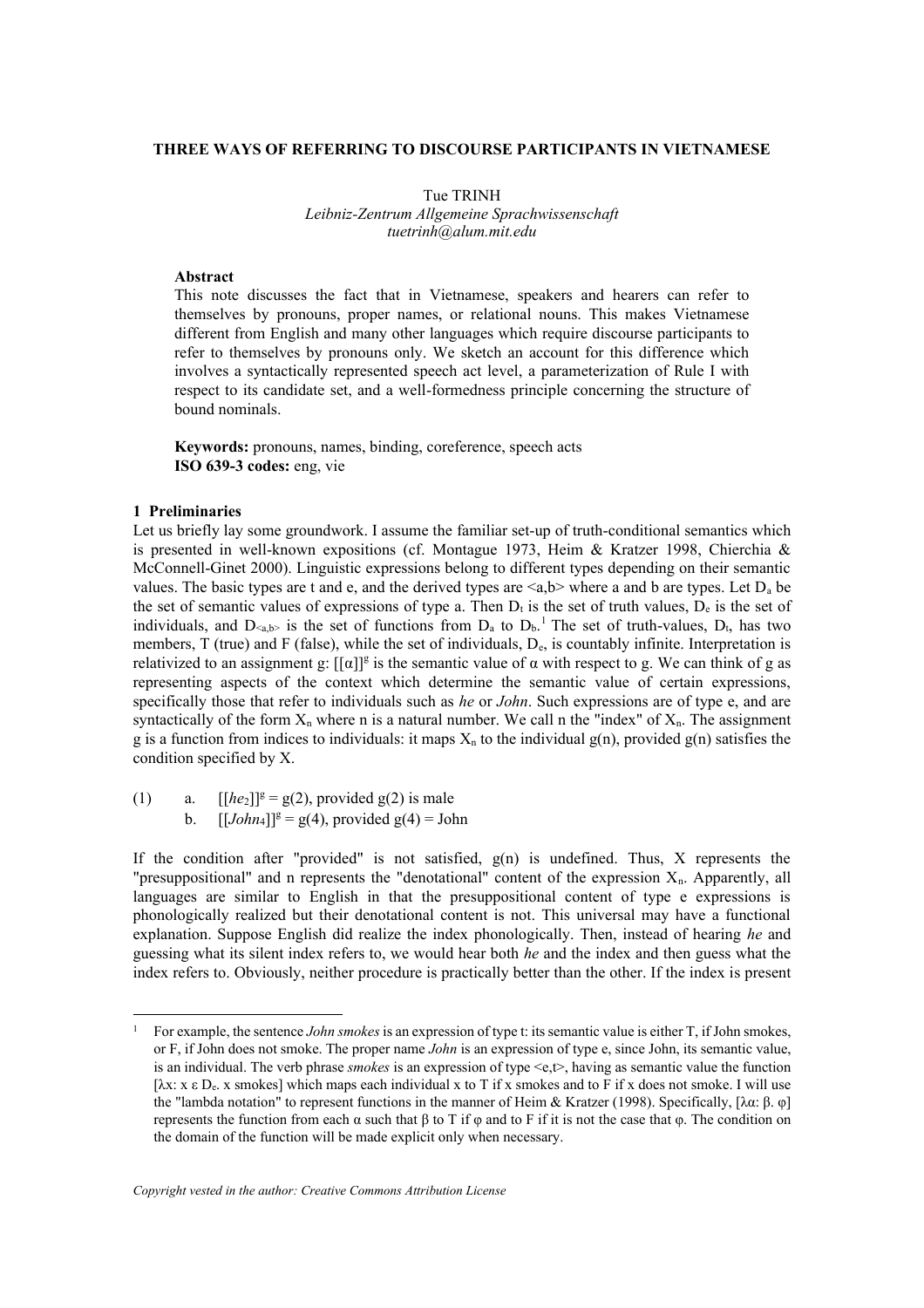by default and we have to guess which individual it is mapped to in the context anyway, then there is no reason for pronouncing it.<sup>1</sup>

For this discussion, we will assume that every expression of type e is either a pronoun or a name.<sup>2</sup> Let us now discuss the following distinction between pronouns and names.

(2) Binding Condition

Pronouns can be bound or free while names must be free

We consider the Binding Condition to be definitional: among expressions of type e, some must be free. We call these "names" and call the rest "pronouns". For  $\alpha_n$  to be "bound" by X is for the sister of X to be of the form  $[\beta_n Y]$  where Y contains  $\alpha_n$  and no other instance of  $\beta_n$  which c-commands  $\alpha_n$ . If  $\alpha_n$  is not bound then it is "free". The binding operator  $\beta_n$ , which is phonologically covert and can be freely inserted between the subject and the VP, is interpreted by the rule in (3), where  $g^{x/n}$  is the function which maps index n to x and which is identical to g with respect to every other index, i.e.,  $g^{x/n}(n) = x$  and  $g^{x/n}(m) = g(m)$  for every  $m \neq n$  (cf. Büring 2005).<sup>3</sup>

(3) Interpretation of  $\beta_n$  $[$ [ $\beta_n \text{VP}]$ ]<sup>g</sup> = [ $\lambda$ x. [[VP]]<sup>gx/n</sup>(x) = 1]

We can now distinguish between binding and coreference, or more specifically, between anaphoric relations established by β<sub>n</sub> and anaphoric relations established by co-indexing (cf. Reinhart 1983a). Consider sentence (4), which can be parsed as (4a) or (4b).<sup>4</sup>

(4) *Only John thinks he is intelligent*

- a. *Only John*<sub>2</sub> [A</sub> *thinks he<sub>2</sub> is intelligent*]
- b. *Only John*<sub>2</sub> [B  $\beta$ <sub>7</sub> *thinks he<sub>7</sub> <i>is intelligent*]

In both sentences, *John* carries index 2, which means both sentences presuppose  $g(2) =$  John. In (4a), the anaphoric relation between *John* and *he* is established by co-indexing. We say that the two expressions are coreferent. The semantic value of A, the VP of (4a), is the function  $[\lambda x]$ . x thinks g(2) is intelligent], which maps each individual who thinks of John as intelligent to T and every other individual to F. In (4b), the anaphoric relation between *John* and *he* is established by βn: the sister of *John* is [β<sup>7</sup> Y] where Y contains *he*<sup>7</sup> and no other instance of β<sup>7</sup> which c-commands *he*7. This means, given what we said above, that the pronoun is "bound" by the name. Applying (3), the semantic value of B, the VP of (4b), will be the function [λx. x thinks x is intelligent] which maps each individual who thinks of himself as intelligent to T and every other individual to F. Thus, what (4a) asserts is that no one other than John thinks of John as intelligent, and what (4b) asserts is that no one other than John thinks of

<sup>1</sup> Of course, overt indices would help in anaphoric contexts such as *John met Bill, and he promised to help him* (Heim 1982, 1990). The functionalist would have to supplement her explanation for the silence of indices with the claim that such contexts are not of primary concern for the "superengineer" when she designed language, or with some other auxiliary hypothesis.

<sup>&</sup>lt;sup>2</sup> Two classes of expressions which have been considered to be of type e by several analyses are definite descriptions such as *the man* or traces created by movement (cf. Fox 2000, 2003, Sauerland 2004). We leave these out of consideration in this paper. Note, also, that anaphors such as *himself* or reflexives such as *each other* will be ignored as well. These are essentially pronouns that must be bound (cf. Chomsky 1981).

<sup>&</sup>lt;sup>3</sup> For the purpose of this discussion, we consider only binding from the subject position.<br><sup>4</sup> Note that *John* carries index 2 while B and its bindee *he carry index 7. Obviously* the

<sup>4</sup> Note that *John* carries index 2 while β and its bindee *he* carry index 7. Obviously, the meaning would be the same if all three expressions carry the same index, but in that case, the co-indexation would be accidental. We take the principle of avoiding accidental co-indexing to be operative in language (cf. Büring 2005).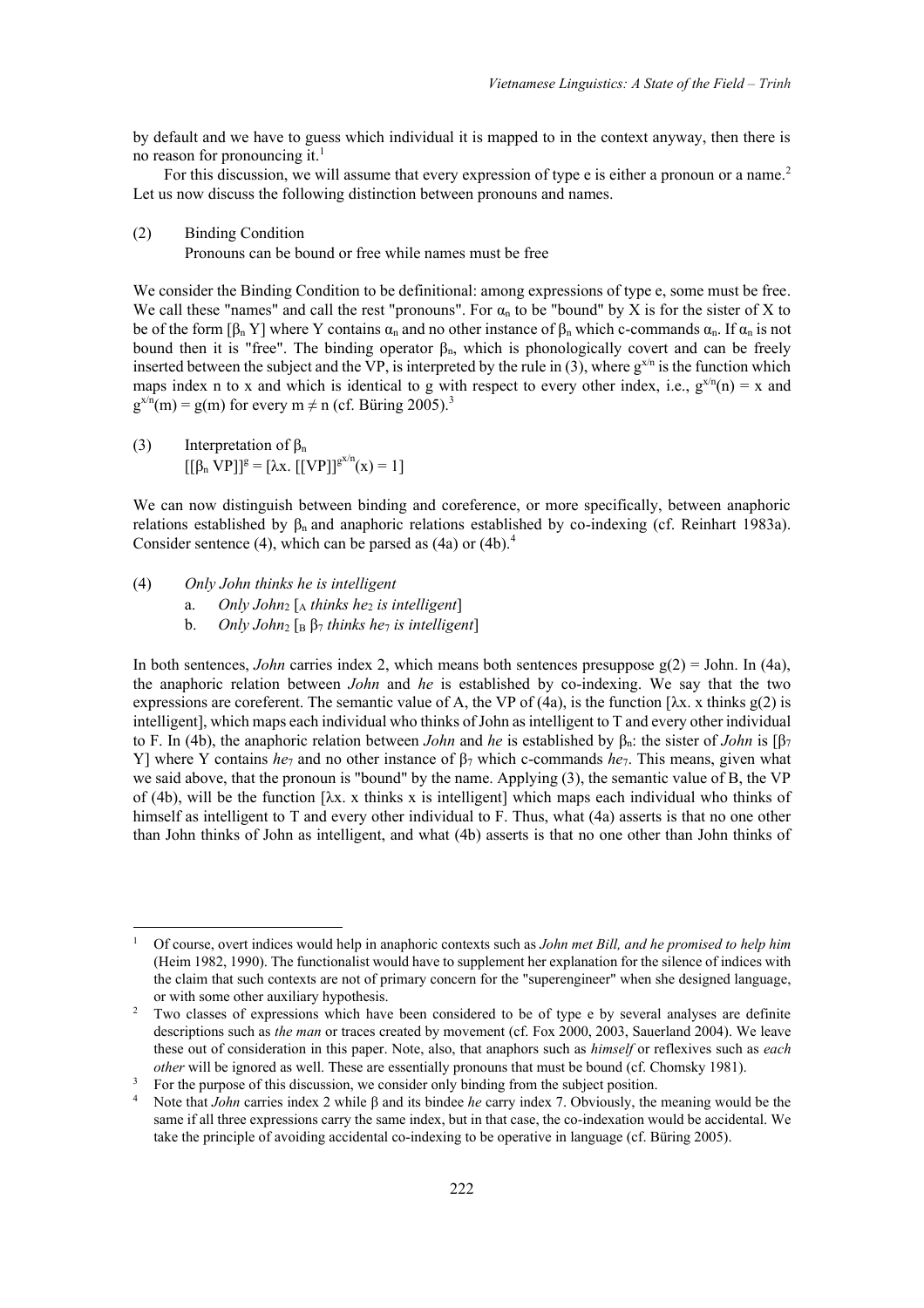himself as intelligent.<sup>1</sup> These are, of course, two different propositions: in a situation where everyone, including John, considers John, and only John, to be intelligent, (4a) will be false while (4b) true. Reflection upon (4) shows that it has both of these readings. We will adopt standard terminology and call the reading involving coreference and represented by (4a) the "strict reading" and the reading involving binding and represented by (4b) the "sloppy reading". The ambiguity of (4) between the strict and the sloppy reading is evidence that (4) has (4a) and (4b) as possible parses, i.e., that the anaphoric relation between a pronoun and a name can be established by either coreference or binding. This is predicted by the Binding Condition, which says that pronouns can be bound or free.

We have used *he*, a third person pronoun, as example. Let us now discuss the first and the second pronoun, which are *I* and *you*, respectively.2

- (5) a.  $[[I_n]]^g = g(n)$ , provided  $g(n)$  is the speaker
	- b.  $[[\text{vou}_n]]^g = g(n)$ , provided  $g(n)$  is the hearer

The question we raise is whether the two options of binding and coreference are available to the first and the second pronoun just as they are to the third person pronoun. Consider the sentences in (6).

(6) a. *Only I have the courage to do what I think is right* b. *Only you have the courage to do what you think is right*

These sentences turn out to be ambiguous between the strict and the sloppy reading in the same way as (4) is (cf. Partee 1989, Kratzer 1998, Heim 2008, Kratzer 2009). Specifically, (6a) can be read as asserting that no person x other than the speaker has the courage to do what the speaker thinks is right, or as asserting that no person x other than the speaker has the courage to do what x thinks is right. Similarly, (6b) can be read as asserting that no person x other than the hearer has the courage to do what the hearer thinks is right, or as asserting that no person x other than the hearer has the courage to do what x thinks is right. This is evidence that  $(6a)$  has  $(7a)$  and  $(7b)$ , while  $(6b)$  has  $(8a)$  and  $(8b)$ , as possible parses. This means that both the first person pronoun *I* and the second person pronoun *you* can be bound or free.<sup>3</sup>

| (7) | a.        | Only $I_3$ [ <sub>VP</sub> have the courage to do what $I_3$ think is right]                                      |        |  |  |  |
|-----|-----------|-------------------------------------------------------------------------------------------------------------------|--------|--|--|--|
|     | $b_{\rm}$ | Only $I_3$ [ <sub>VP</sub> $\beta_7$ have the courage to do what $I_7$ think is right]                            | sloppy |  |  |  |
| (8) | a.        | Only you <sub>4</sub> [ $v$ <sub>P</sub> have the courage to do what you <sub>4</sub> think is right]             | strict |  |  |  |
|     | $b_{1}$   | Only you <sub>4</sub> [ $_{VP}$ $\beta$ <sub>7</sub> have the courage to do what you <sub>7</sub> think is right] | sloppy |  |  |  |

What about the second part of (2), which says that names cannot be bound? Consider (9).

<sup>1</sup> In other words, (4a) says that John thinks John is intelligent but Bill does not think John is intelligent and Sue does not think John is intelligent, etc., while (4b) says that John thinks John is intelligent but Bill does not think Bill is intelligent and Sue does not think Sue is intelligent, etc. I thank a reviewer for suggesting this way of describing these two different meanings.

<sup>2</sup> We will not discuss plural expressions of type e such as *they* or *we* or *John and Mary*.

<sup>3</sup> I assume a standard semantics for *only*, according to which [[*only p*]]g presupposes that *p* is true and asserts that alternatives of *p* which are not entailed by *p* are false (cf. Horn 1969, Rooth 1985, 1992, Krifka 1993). Following Sauerland (2013), Bassi & Longenbaugh (2018, Bassi (2019), I assume that presuppositions of bound nominals do not project onto the focus alternatives. In (7b), for example, the VP of the prejacent denotes the function  $[\lambda x: x]$  is the speaker. x has the courage to do what x thinks is right], but the VP of the alternatives would denote the function  $[\lambda x]$ . x has the courage to do what x thinks is right.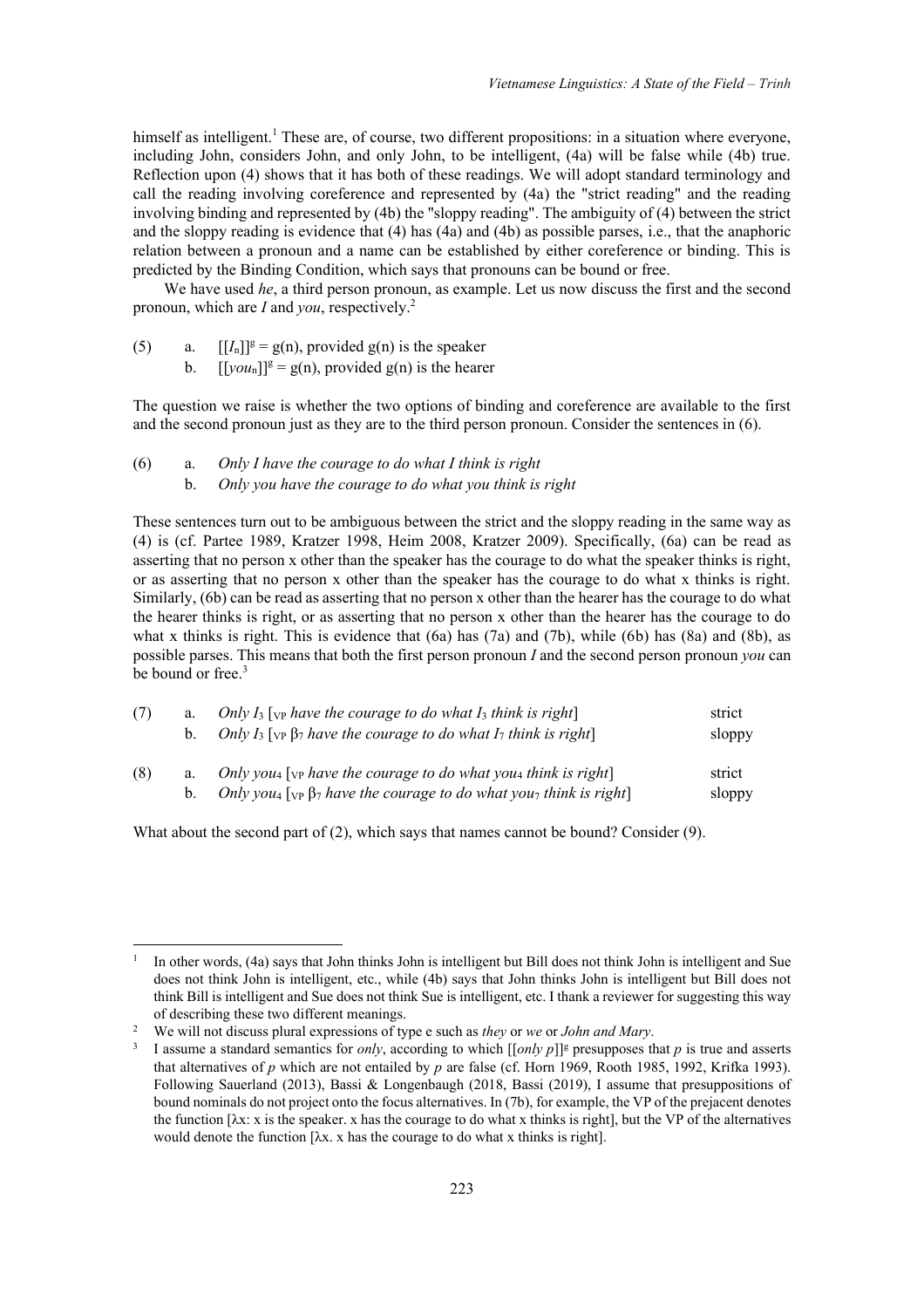- (9) *Only John*<sup>5</sup> *has the courage to do what John5 thinks is right*
	- a. *Only John<sub>5</sub>* [v<sub>P</sub> *has the courage to do what John<sub>5</sub> thinks is right*] strict
	- b. *Only John*<sup>5</sup> [VP β7 *has the courage to do what John*<sup>7</sup> *thinks is right*] \*sloppy

This sentence can only be read as asserting that no person x other than John has the courage to do what John thinks is right. It cannot be read as asserting that no person x other than John has the courage to do what x thinks is right. This indicates that (9) only has the parse in (9a) but does not have the parse in (9b), as (9b) would express the latter, unavailable, reading. This observation is evidence that the name *John* cannot be bound and, consequently, that the anaphoric relation between the two instances of *John* in (9) can only be established by coreference.<sup>1</sup>

### **2 Refering to discourse participants using proper names**

Vietnamese has three basic pronouns: *tao*, *mày* and *nó* for first, second, and third person, respectively.<sup>2</sup> With respect to binding and coreference, these behave similarly to their English counterparts: they can be either free or bound, as evidenced by the ambiguity between the strict and the sloppy reading of the following sentences.

| (10) | Môi  | tao  | dám  | làm | cái  | tao | cho                                                                                |           | là    | dúng  |
|------|------|------|------|-----|------|-----|------------------------------------------------------------------------------------|-----------|-------|-------|
|      | only |      | dare | do  | what |     | think                                                                              |           | 1S    | right |
|      | a.   |      |      |     |      |     | No x other than the speaker has the courage to do what the speaker thinks is right |           |       |       |
|      | b.   |      |      |     |      |     | No x other than the speaker has the courage to do what x thinks is right           |           |       |       |
| (11) | Mỗi  | mày  | dám  | làm | cái  | mày | cho                                                                                |           | là    | dúng  |
|      | only | you  | dare | do  | what | you | think                                                                              |           | 1S    | right |
|      | a.   |      |      |     |      |     | No x other than the hearer has the courage to do what the hearer thinks is right   |           |       |       |
|      | b.   |      |      |     |      |     | No x other than the hearer has the courage to do what x thinks is right            |           |       |       |
| (12) | Mỗi  | John | dám  | làm | cái  | nó  | cho                                                                                |           | là    | dúng  |
|      | only | John | dare | do  | what | he  | thinks                                                                             | <b>1S</b> | right |       |
|      | a.   |      |      |     |      |     | No x other than John has the courage to do what John thinks is right               |           |       |       |
|      | b.   |      |      |     |      |     | No x other than John has the courage to do what x thinks is right                  |           |       |       |

Also, names cannot be bound in Vietnamese, as evidenced by the lack of the sloppy reading for (13). Thus, Vietnamese obeys the Binding Condition just as English does.

| (13) | Mỗi                                                                        | John | dám  | làm | cái  | John | cho       |  | đúng  |  |  |
|------|----------------------------------------------------------------------------|------|------|-----|------|------|-----------|--|-------|--|--|
|      | only                                                                       | John | dare | do  | what | John | thinks is |  | right |  |  |
|      | No x other than John has the courage to do what John thinks is right<br>a. |      |      |     |      |      |           |  |       |  |  |
|      | b. $#No x$ other than John has the courage to do what x thinks is right    |      |      |     |      |      |           |  |       |  |  |

There is, however, a striking difference between Vietnamese and English with respect to the first and the second pronouns: whereas the use of these pronouns are obligatory in English, it is optional in Vietnamese (Reinhart 1983b, Trinh & Truckenbrodt 2018).

<sup>1</sup> The argument is of course based on the premise that the parse (9b) would yield the sloppy reading. This premise, in turn, requires the assumption that presuppositions of bound nominals do not project onto the alternatives (see previous note).

<sup>2</sup> The plural forms are derived by adding the morpheme *chúng*. Thus, *chúng tao*, *chúng mày* and *chúng nó* are the first, second and third person plural pronouns. As mentioned above, we will not discuss plural pronouns. Note, also, that *tao*, *mày* and *nó* are used only among close friends of equal social ranks. Thus, their pragmatics is different, specifically more limited, than that of their English counterparts. We will abstract from the pragmatics of pronouns in this paper.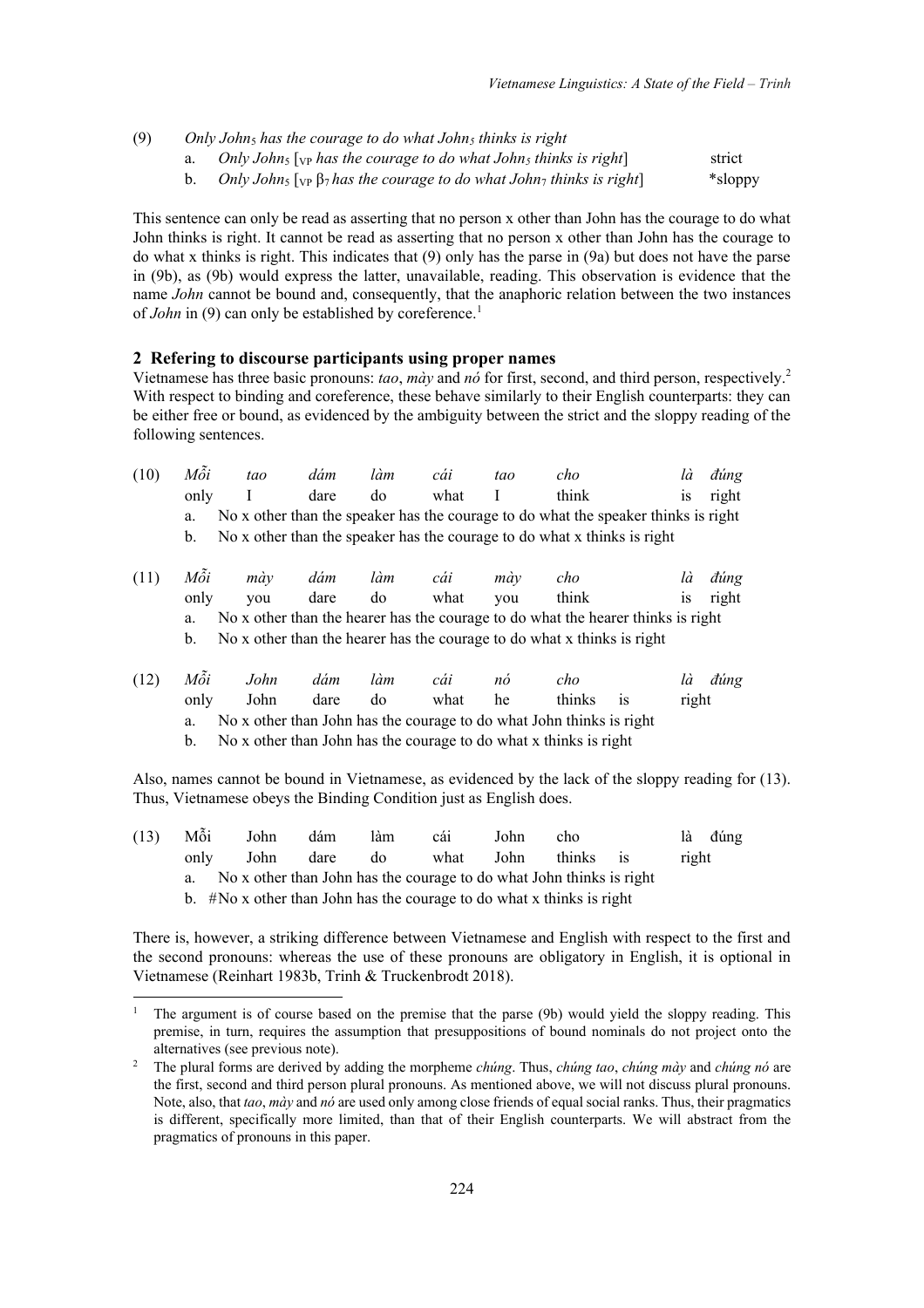(14) Generalization

In English, discourse participants must be referred to by pronouns, while in Vietnamese, they can be referred to either by pronouns or by names

An individual is a "discourse participant" if she is either the speaker or the hearer. What (14) says of English is a fact so familiar to speakers of this language that they may not even be aware of it, namely that *I* and *you* must be used when they can be. Suppose John wants to tell Mary that he will help her, what he would have to say is  $(15a)$ , not  $(15b)$ , even though the two sentences are semantically equivalent.

(15) Context: John is telling Mary that he will help her

a. *I will help you*

b. #*John will help Mary*

This curious restriction, which is pervasive among European languages, does not hold for Vietnamese. In this language, people in conversations can refer to themselves by name. If John is telling Mary the same thing in Vietnamese, he can say either (16a) or (16b).

| (16) | a.      | Tao       | sẽ   | giúp | mày |
|------|---------|-----------|------|------|-----|
|      |         |           | will | help | you |
|      | $b_{-}$ | John sẽ   | giúp | Mary |     |
|      |         | John will | help | Mary |     |

Let us now try to make sense of the generalization in (14). The first ingredient to our analysis is the following hypothesis (Trinh & Truckenbrodt 2018). I use strikethrough to represent syntactic materials without phonological content.

#### (17) Performative Hypothesis

Every sentence  $\varphi$  spoken by  $\alpha$  to  $\beta$  is parsed as  $\lceil \alpha \rceil \lceil \alpha n + \lceil \beta \rceil \leq \ell$ 

What (17) amounts to is the claim that certain aspects of meaning which have often been classified as "pragmatic", i.e., as resulting from principles of language use, are actually logical, i.e., part of the literal meaning. When  $\alpha$  tells  $\beta$  that  $\varphi$ , what becomes true in the world after the utterance is neither  $\varphi$  nor that β believes that  $\varphi$ , but that  $\alpha$  wants β to believe that  $\varphi$ .<sup>1</sup> The Performative Hypothesis says that this truth obtains by virtue of a sentence, or more precisely a grammatical representation, becoming true.<sup>2</sup>

The second ingredient of our analysis is a condition called Rule I, proposed by Grodzinsky  $\&$ Reinhart (1993). I hypothesize that Rule I is parameterized in the sense that its precise interpretation for English and Vietnamese differs slightly (Trinh 2019).

Note that this account can, and should, be extended to other speech acts as well, since the generalization in (14) is meant to hold for sentences beyond declaratives. A straightforward way to implement such an extension would involve replacing *want* and *believe* in (17) with other predicates (cf. Austin 1962, Searle 1969). In fact, even for declaratives, whose paradigmatic use is to make assertions, the choice of *want* and *believe* is not crucial. I make this choice largely to simplify the exposition, and similar views have been expressed in the literature (cf. e.g., Bach & Harnish 1979, Zaefferer 2001, Truckenbrodt 2006). However, the reader is free to substitute these verbs with other relations as stated by her favorite theory of assertions (cf. McFarlane 2011, Krifka 2021).

<sup>&</sup>lt;sup>2</sup> The idea that certain aspects of speech acts are grammatically represented has a long history, cf. Frege (1879), Stenius (1967), Ross (1970), Lakoff (1970), Sadock (1974), Gazdar (1979), Cinque (1999), Krifka (2001), Gärtner (2002), Gunlogson (2003), Speas and Tenny (2003), Hacquard (2006), Trinh & Crnic (2011), Haegeman & Hill (2013), Krifka (2015), Sauerland & Yatsushiro (2017), among others.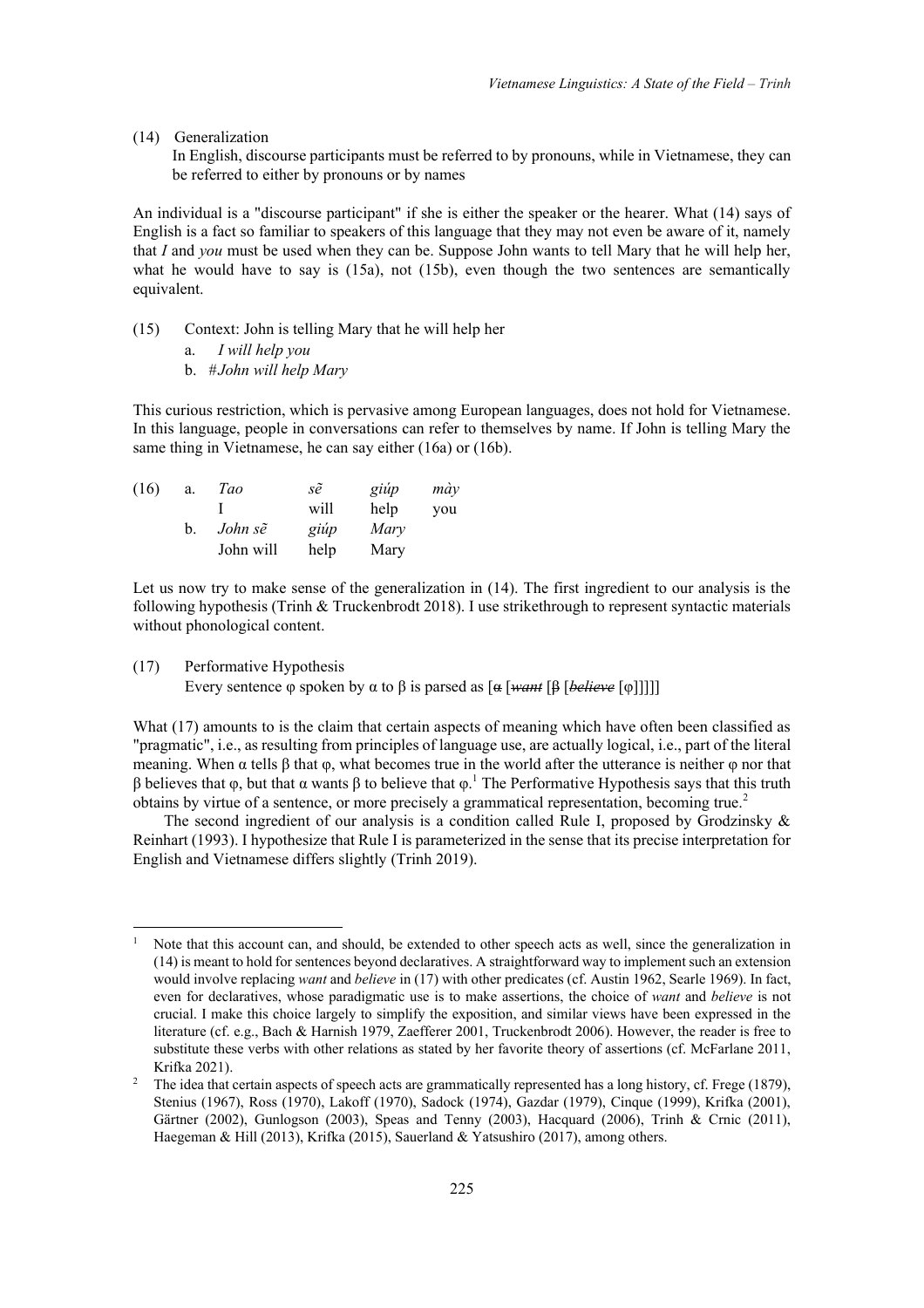(18) Rule I

Choose binding over coreference!

- a. Interpretation for Vietnamese
	- If a free pronoun can be replaced by a bound pronoun without changing the truth-
	- conditional meaning of the sentence, it must be
- b. Interpretation for English If a free pronoun or a name can be replaced by a bound pronoun without changing the truth-conditional meaning of the sentence, it must be

Recall the examples we discussed to illustrate the difference between binding and coreference. They are cases where choosing between these syntactic options has semantic consequence. However, this is not always true. Consider the three structures (19a), (19b) and (19c), which all express one and the same proposition, namely that  $g(2)$  thinks  $g(2)$  is intelligent, where  $g(2) =$  John.

- (19) a. *John*<sub>2</sub> [<sub>VP</sub> *thinks John*<sub>2</sub> *is intelligent*]
	- b. *John*<sup>2</sup> [VP *thinks he*<sup>2</sup> *is intelligent*]
	- c. *John*<sup>2</sup> [VP β<sup>7</sup> *thinks he*<sup>7</sup> *is intelligent*]

What Rule I tells us is that in this case, English must choose (19c), while Vietnamese must choose either (19a) or (19c). Both languages would rule out (19b). In other words, English considers a bound pronoun to be better than a corefering name and a corefering pronoun, while Vietnamese only considers a bound pronoun to be better than a free pronoun: Vietnamese does not compare pronouns and names.

Let us now put the two ingredients together to derive the facts. Let  $g(2) =$  John and  $g(3) =$  Mary, and suppose  $g(2)$  is telling  $g(3)$  that  $g(2)$  will help  $g(3)$ . The Binding Condition and the Performative Hypothesis alone would predict all three structures in (20) to be viable options. I present how the sentence sounds in parentheses next to its syntactic analysis.<sup>1</sup>

- (20) a. [*John*<sup>2</sup> [*want* [*Mary*<sup>3</sup> [*believe* [*John*<sup>2</sup> *will help Mary*3]]]]] ("John will help Mary")
	- b.  $[John<sub>2</sub> [want [Mary<sub>3</sub> [believe [I<sub>2</sub> will help you<sub>3</sub>]]]] (T will help you<sup>n</sup>)$
	- c.  $[John<sub>2</sub> [\beta<sub>7</sub> want [Mary<sub>3</sub> [\beta<sub>8</sub> *believe* [I<sub>2</sub> *will help you*3]]]] ] ("I will help you")$

Rule I for English would exclude both (20a) and (20b), as the first contains a corefering name and the second a corefering pronoun, both of which can be replaced by a bound pronoun without changing the truth-conditional meaning of the sentence. One the other hand, Rule I for Vietnamese would exclude only (20b), as Vietnamese only compares, and prefers, bound pronouns to corefering pronouns. It does not compare bound pronouns and corefering names. We thus derive the fact that discourse participants can be referred to by either pronouns or names in Vietnamese, but must be referred to by pronouns in English.

## **3 Referring to discourse participants using relational nouns**

It is also possible in Vietnamese to refer to discourse participants by relational nouns. Suppose John is Mary's father, and he is telling her that he will help her. What he can say, and in fact would most likely say, is (21).

| (21) | Bô     | sẽ   | giúp | con   |
|------|--------|------|------|-------|
|      | father | will | help | child |

<sup>1</sup> Note that the pronouns anaphorically related to *John* and *Mary* in (20b) and (20c) must be *I* and *you*, respectively. This is because John is the speaker and Mary is the hearer, and pronouns anaphorically related to the speaker and the hearer must be in the first and the second person. I believe this requirement can be derived from Maximize Presupposition (Heim 1991), but will leave the task of working out the details of this derivation for another occasion.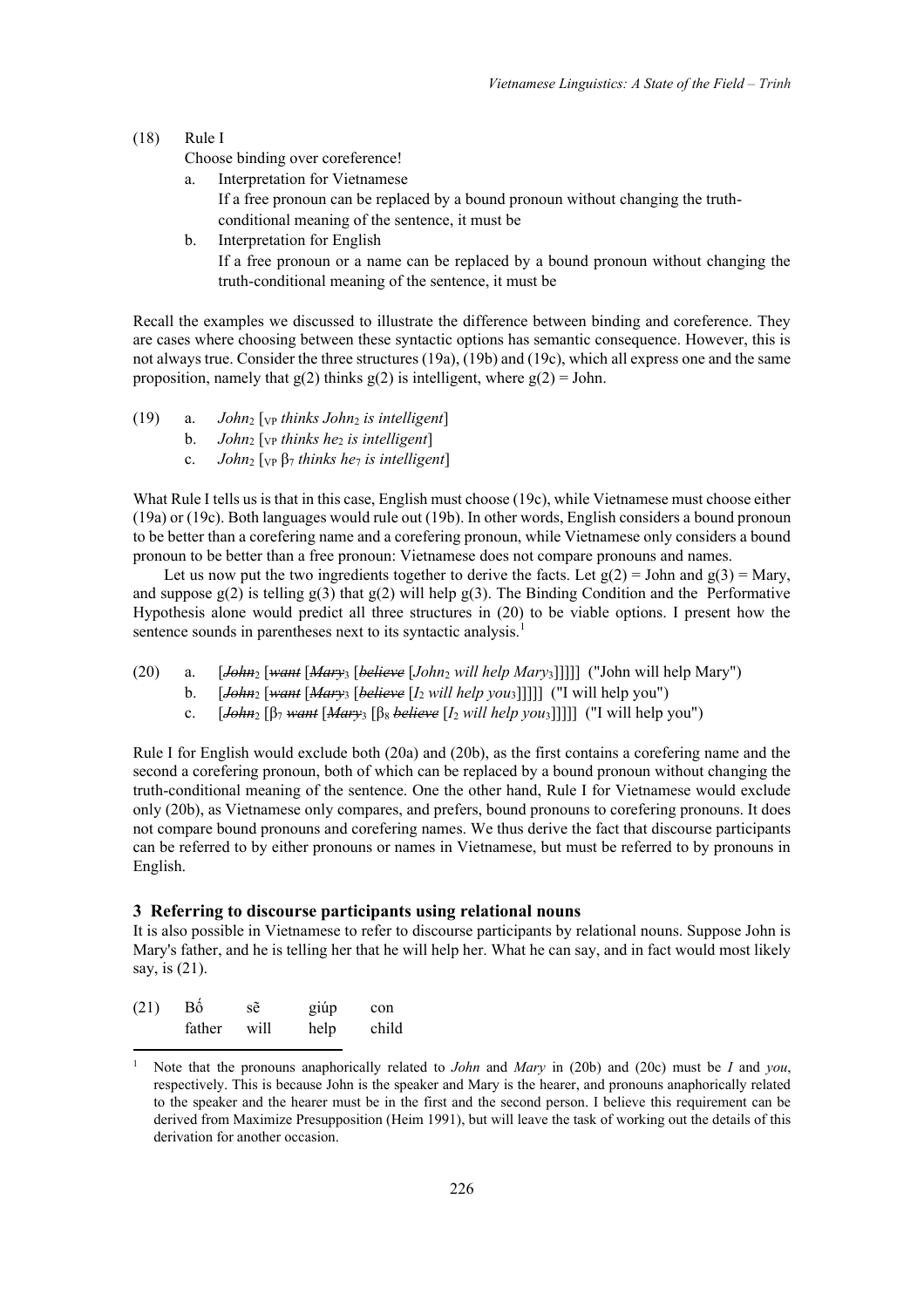Sentence (21) would be translated as "I will help you" in English. Note, importantly, that John will be referred to as *bố* and Mary as *con* throughout the conversation, independently of who is the speaker and who is the hearer. Thus, if Mary tells John she will help him too, she would say (22), which is translated as "I will help you too" in English.

| (22) | Con   | cũng | sẽ   | giúp | hồ     |
|------|-------|------|------|------|--------|
|      | child | also | will | help | father |

Evidence that these relational nouns have been co-opted for use as pronouns is the fact that they can be bound. Thus, both sentences in (23) are ambiguous between the strict and the sloppy reading.

| (23) |             |      | Context: John and Mary are talking and John is Mary's father |                                                                      |     |      |        |       |           |       |
|------|-------------|------|--------------------------------------------------------------|----------------------------------------------------------------------|-----|------|--------|-------|-----------|-------|
|      | a.          | Môi  | hô                                                           | dám                                                                  | làm | cái  | bô     | cho   | là        | dúng  |
|      |             | only | father                                                       | dare                                                                 | do  | what | father | think | <b>1S</b> | right |
|      |             | i.   |                                                              | No x other than John has the courage to do what John thinks is right |     |      |        |       |           |       |
|      |             | ii.  |                                                              | No x other than John has the courage to do what x thinks is right    |     |      |        |       |           |       |
|      | $\mathbf b$ | Mõi  | con                                                          | dám                                                                  | làm | cái  | con    | cho   | là        | dúng  |
|      |             | only | child                                                        | dare                                                                 | do  | what | child  | think | <b>1S</b> | right |
|      |             | i.   |                                                              | No x other than Mary has the courage to do what John thinks is right |     |      |        |       |           |       |
|      |             | 11.  |                                                              | No x other than Mary has the courage to do what x thinks is right    |     |      |        |       |           |       |

Why does Vietnamese allow reference to discourse participants by relational nouns but English does not? I will now propose a tentative answer to this question.

First, let us say that a relational noun N, for example "bố" (father) or "con" (child), when used as a pronoun, has the syntactic structure  $[N(\alpha)]_n$ , where  $\alpha$  is a phonologically null expression of type e and n an index. Thus, these derived pronouns are interpreted by g just like proper names and basic pronouns. Obviously, the presupposition introduced by " $N(\alpha)$ " should be related to the semantics of N as a noun. Let us take "bố" and "con" as examples.

(23) a.  $[[ [b\acute{\phi}(\alpha)]_n]]^g = g(n)$ , provided  $g(n)$  is the father of  $[[\alpha]]^g$ b.  $[ [con(\alpha)]_n ]]^{g} = g(n)$ , provided  $g(n)$  is a child of  $[[\alpha]]^{g}$ 

Now suppose, again, that John, who is Mary's father, is telling Mary he will help her, using the derived pronouns *bố* and *con* to refer to himself and Mary, respectively. Consider the two structural options in  $(24a)$  and  $(24b)$ .<sup>1</sup> I will use English instead of Vietnamese words to facilitate reading.

- (24) Context: John is Mary's father and he is telling her he will help her
	- a. *John*<sup>7</sup> β<sup>1</sup> *want Mary*<sup>8</sup> β<sup>2</sup> *believe* [*father*(*Mary*8)]1 *will help* [*child*(*John*7)]2
	- b. *John*<sup>7</sup> β<sup>1</sup> *want Mary*<sup>8</sup> β<sup>2</sup> *believe* [*father*(*you*2)]1 *will help* [*child*(*me*1)]2

What we want is for Vietnamese to admit at least one of these options and for English to exclude them both. Suppose we say that UG contains the following principle, which I will call the "b-within-b" condition.<sup>2</sup>

(25) b-within-b  $*$ [ $\Delta$  ... B ... ] if A and B are bound

We consider only structures in which the derived pronouns are bound, as one where they are free is excluded by Rule I for both English and Vietnamese.

<sup>&</sup>lt;sup>2</sup> Where "b" is mnemonic for "bound". My choice of name and formulation for this condition is obviously due to its similarity to Chomsky's (1981) "i-within-i" condition:  $*$ [ $_A$  ... B ...] if A and B bear the same index.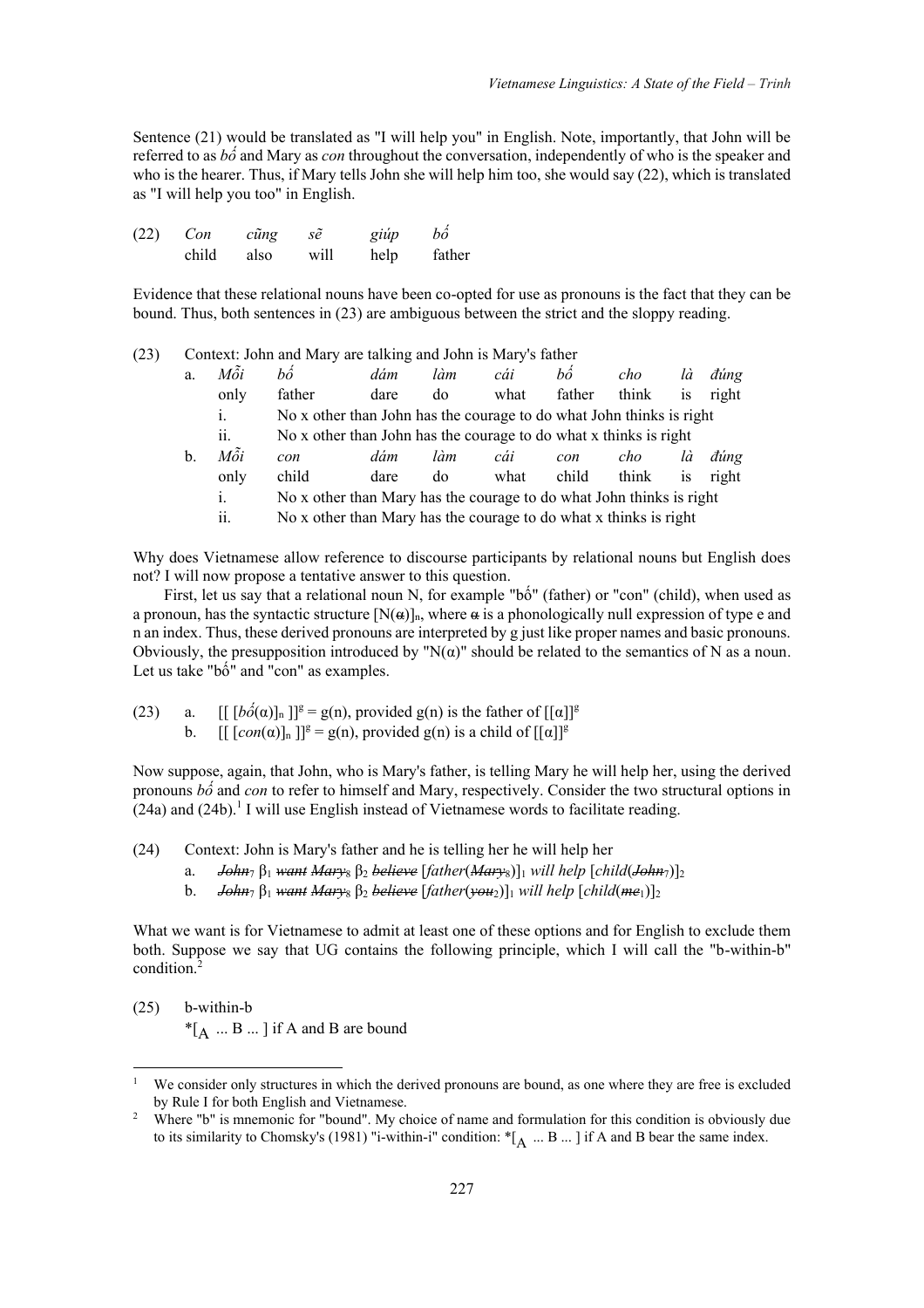The condition rules out structures in which a bound nominal is contained within another bound nominal. This means (24b) is ruled out for both Vietnamese and English. What about (24a)? This structure should be admitted in Vietnamese. It does not violate the b-within-b condition, and as it contains only names and bound pronouns, it does not violate the Vietnamese version of Rule I either. As for English, it turns out that (24a) is not available: the interpretation of Rule I for English requires the second occurence of *Mary*<sup>8</sup> and *John*<sup>7</sup> be replaced with *you*<sup>2</sup> and *me*1, respectively. But such a replacement would yield (24b), which violates the b-within-b condition.

The question is, of course, whether there is any independent evidence for (25)? Unfortunately, the answer, at this point, is no. I hope to pursue the issue in future research.

## **4 Conclusion**

We discussed three ways of referring to discourse participants in Vietnamese: by pronouns, by proper names, and by relational nouns. We propose an account which derives the availability of the latter two options in Vietnamese versus their absence in English from one parametric difference between these two languages which concerns how Rule I is precisely interpreted. Specifically, English prefers the use of bound pronouns to both the use of corefering pronouns and the use of corefering names, while Vietnamese only prefers the use of bound pronouns to the use of corefering pronouns, leaving the option of corefering names out of the competition. Our account, as it relates to the observation about relational nouns, also requires the postulation of a new principle of grammar which disallows bound nominals containing other bound nominals.

### **Acknowledgement**

This work is supported by the ERC Advanced Grant *Speech Acts in Grammar and Discourse* (*SPAGAD*), ERC-2007-ADG 787929.

#### **References**

Austin, John L. 1962. *How to Do Things with Words*. Oxford University Press.

- Bach, Kent & Robert M. Harnish. 1979. *Linguistic Communication and Speech Acts*. MIT Press.
- Bassi, Itai. 2019. Fake indexicals and their sensitivity to focus. https://ling.auf.net/lingbuzz/004648.
- Bassi, Itai, and Nicholas Longenbaugh. 2018. Features on bound pronouns: an argument against syntactic agreement. https://ling.auf.net/lingbuzz/004056.
- Büring, Daniel. 2005. *Binding Theory*. Cambridge University Press.
- Chierchia, Gennaro, and Sally McConnell-Ginet. 2000. *Meaning and Grammar: An Introduction to Semantics*, 2nd edition. MIT Press.
- Chomsky, Noam. 1981. *Lectures on Government and Binding*. Foris Publications.
- Cinque, Guglielmo. 1999. *Adverbs and Functional Heads: A Cross-linguistic Perspective*. Oxford University Press.
- Fox, Danny. 2000. *Economy and Semantic Interpretation*. MIT Press.
- Fox, Danny. 2003. On logical form. In *Minimalist Syntax*, ed. Randall Hendrick, 82–123. Blackwell.
- Frege, Gottlob. 1879. *Begriffsschrift: Eine der arithmetischen nachgebildete Formelsprache des reinen Denkens* [*Concept Notation: A formula language of pure thought, modelled upon that of arithmetic*]. Neubert.
- Gärtner, Hans-Martin. 2002. On the force of V2 declaratives. *Theoretical Linguistics* 28:33–42.
- Gazdar, Gerald. 1979. *Pragmatics: Implicature, Presupposition and Logical Form*. Academic Press.
- Grodzinsky, Yosef, and Tanya Reinhart. 1993. The innateness of binding and coreference. *Linguistic Inquiry* 24:69–102.
- Gunlogson, Christine. 2003. *True to Form: Rising and Falling Declaratives as Questions in English*. Routledge.
- Hacquard, Valentine. 2006. *Aspects of Modality*. Doctoral Dissertation, MIT.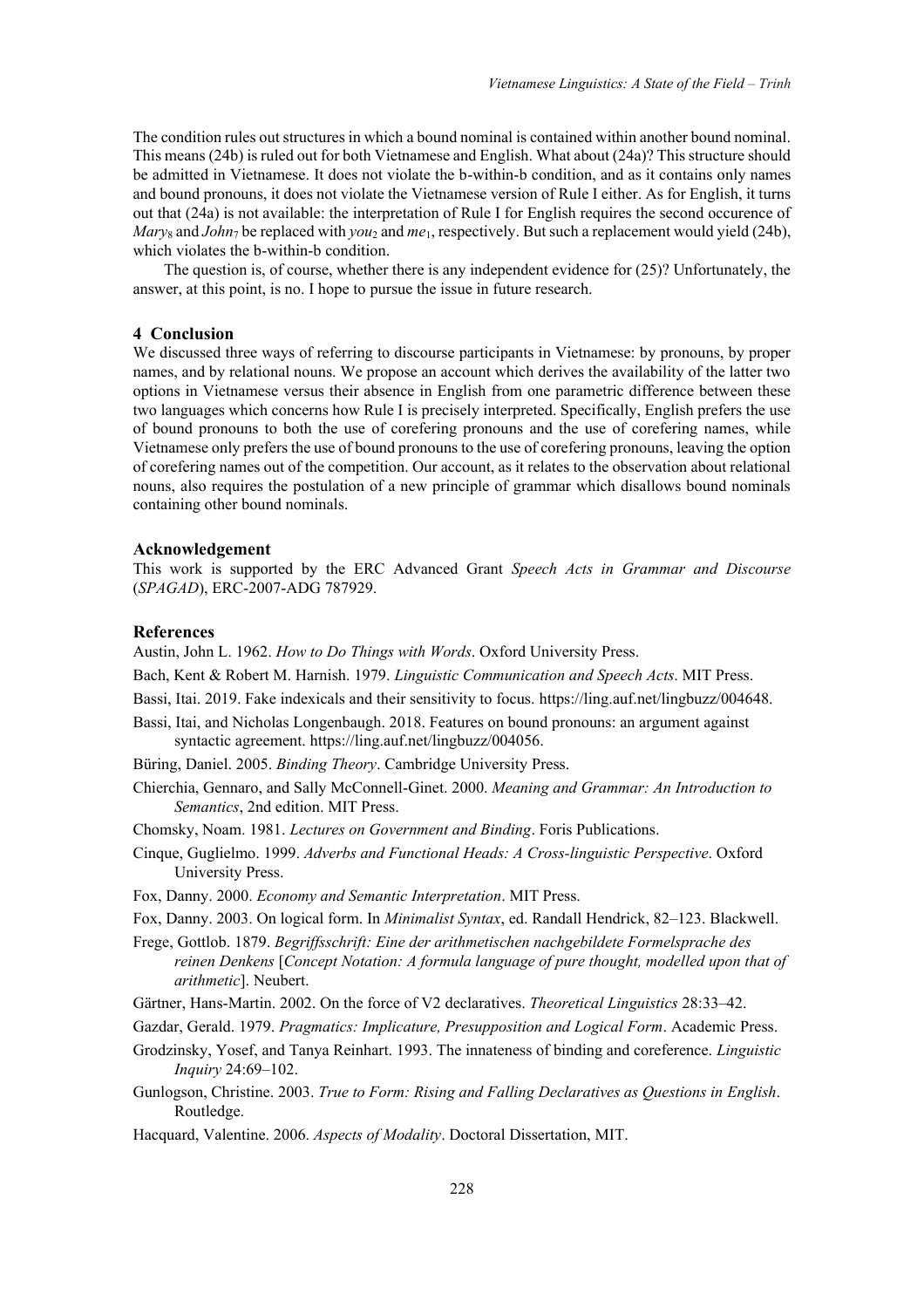- Haegeman, Liliane, and Virginia Hill. 2013. The syntacticization of discourse. In *Syntax and Its Limits*, ed. Raffaella Folli, Christina Sevdali, and Robert Truswell, 370–390. Oxford University Press.
- Heim, Irene. 1982. *On the Semantics of Definite and Indefinite Noun Phrases*. Doctoral Dissertation, University of Massachussetts at Amherst.
- Heim, Irene. 1990. E-type pronouns and donkey anaphora. *Linguistics and Philosophy* 13:137–178.
- Heim, Irene. 1991. Artikel und Definitheit. In *Semantik: Ein internationales Handbuch der zeitgenössischen Forschung*, ed. Arnim von Stechow and Dieter Wunderlich, 487–535. De Gruyter.
- Heim, Irene. 2008. Feature on bound pronouns. In *Phi Theory*, ed. Daniel Harbour, David Adger, and Susana Bejar, 35–56. Oxford University Press.
- Heim, Irene, and Angelika Kratzer. 1998. *Semantics in Generative Grammar*. Blackwell.
- Horn, Laurence. 1969. A presuppositional analysis of *only* and *even*. *Proceedings of CLS* 5:98–107.
- Kratzer, Angelika. 1998. More structural analogies between pronouns and tense. *Proceedings of SALT* 8:92–110.
- Kratzer, Angelika. 2009. Making a pronoun: Fake indexicals as windows into the properties of pronouns. *Linguistic Inquiry* 40:187–237.
- Krifka, Manfred. 1993. Focus and presupposition in dynamic interpretation. *Journal of Semantics* 10:269–300.
- Krifka, Manfred. 2001. Quantifying into question acts. *Natural Language Semantics* 9:1–40.
- Krifka, Manfred. 2015. Bias in Commitment Space Semantics: Declarative questions, negated questions, and question tags. *Proceedings of SALT* 25:328–345.
- Krifka, Manfred. 2021. Layers of Assertive Clauses: Propositions, Judgements, Commitments, Acts. To appear in *Propositionale Argumente im Sprachvergleich: Theorie und Empirie*, ed. Jutta M. Hartmann & Angelika Wollstein.
- Lakoff, George. 1970. Linguistics and natural logic. *Synthese* 22:151–271.
- MacFarlane, John. 2011. What is assertion? In *Assertion. New Philosophical Essays*, ed. Jessica Brown & Herman Cappelen, 79–96. Oxford University Press.
- Montague, Richard. 1973. The proper treatment of quantification in ordinary English. *Approaches to Natural Language* 49:221–242.
- Partee, Barbara. 1989. Binding implicit variables in quantified contexts. *Proceedings of CLS* 25:342– 365.
- Reinhart, Tanya. 1983a. Coreference and bound anaphora: A restatement of the anaphora questions. *Linguistics and Philosophy* 6:47–88.
- Reinhart, Tanya. 1983b. Point of view in language The use of parentheticals. In *Essays on Deixis*, ed. Gisa Rauh, 169–194. Narr.
- Ross, John Robert. 1970. On declarative sentences. In *Readings in English Transformational Grammar*, ed. Roderick A. Jacobs and Peter S. Rosenbaum, 222–272. Ginn.
- Rooth, Mats. 1985. *Association with focus*. Doctoral Dissertation, UMass Amherst.
- Rooth, Mats. 1992. A theory of focus interpretation. *Natural Language Semantics* 1:75–116.
- Sadock, Jerrold. 1974. *Toward a Linguistic Theory of Speech Acts*. Academic Press.
- Sauerland, Uli. 2013. Presuppositions and the alternative tier. *Proceedings of SALT* 23:156–173.
- Sauerland, Uli. 2004. The interpretation of traces. *Natural Language Semantics* 12:63–127.
- Sauerland, Uli, and Kazuko Yatsushiro. 2017. Remind-me presuppositions and speech-act decomposition: Evidence from particles in questions. *Linguistic Inquiry* 48:651–677.
- Searle, John R. 1969. *Speech Acts. An Essay in the Philosophy of Language*. Cambridge University Press.